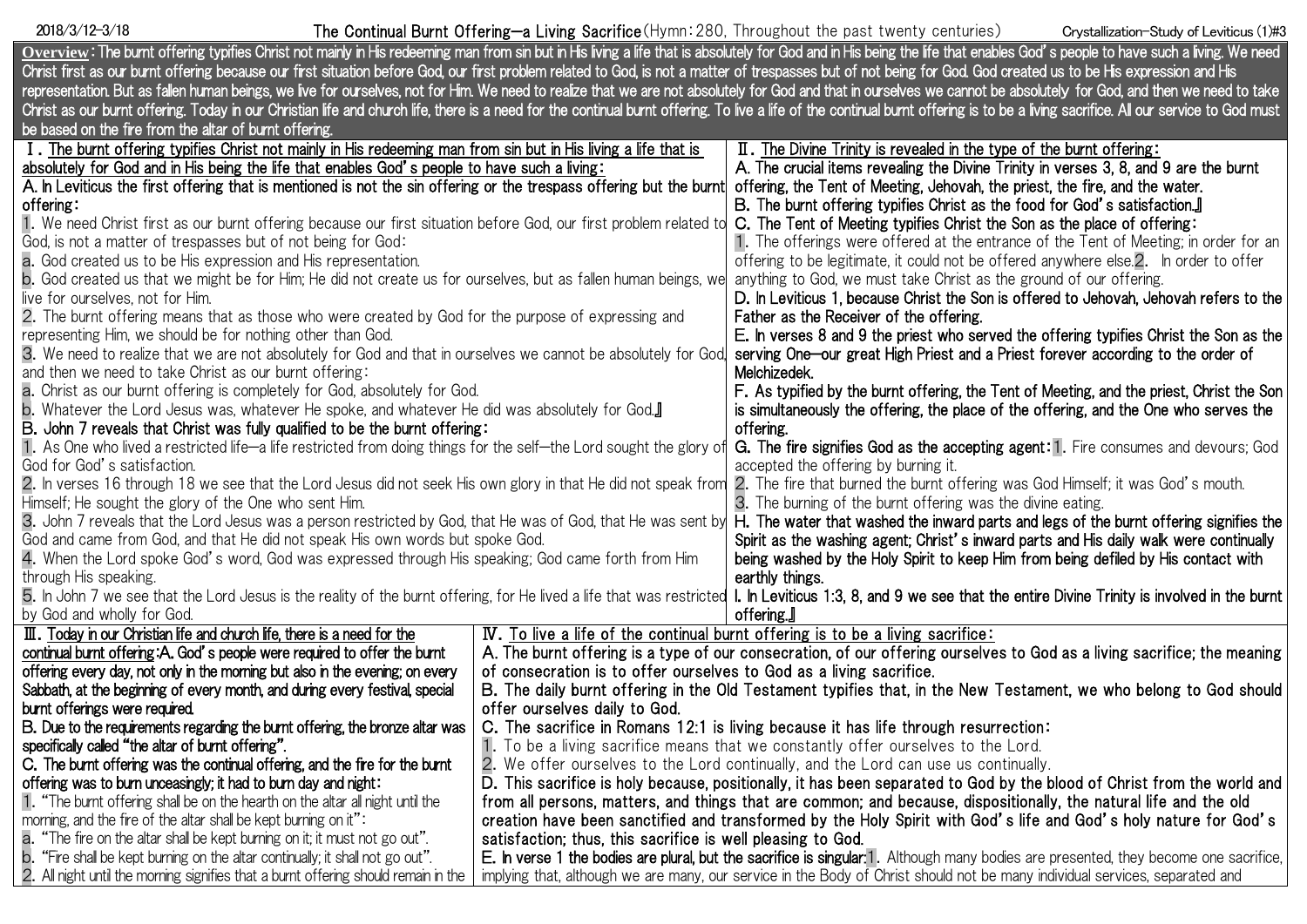| place of burning through the dark night of this age until the morning, until the | unrelated.2. All our service should constitute one whole service, and this service must be unique because it is the service of the one                                                                        |
|----------------------------------------------------------------------------------|---------------------------------------------------------------------------------------------------------------------------------------------------------------------------------------------------------------|
| Lord Jesus comes again.3. The continual burning of the fire on the altar         | Body in Christ.』                                                                                                                                                                                              |
| signifies that God as the holy fire in the universe is always ready to           | 3. The church life as a whole is a burnt offering for the satisfaction of God. 4. The believers live in the Body of Christ by presenting                                                                      |
| receive (burn) what is offered to Him as food, and that God's desire to          | their bodies as a living sacrifice; to have the Body life we need to present our bodies to the Lord and to His Body.                                                                                          |
| accept what is offered to Him never ceases.                                      | V. All our service to God must be based on the fire from the altar of burnt offering:                                                                                                                         |
|                                                                                  | D. The type of the burnt offering shows us that we need to have a life   A. God wanted the service of the children of Israel to be based on this fire.B. The service that we render to God in the church life |
| of the continual burnt offering, a life with fire burning on the altar all day   | $\mid$ must originate with the fire on the altar of burnt offering, and our service must come out of the burning of God's fire and be the issue $\mid$                                                        |
| long.』                                                                           | of this fire.』                                                                                                                                                                                                |

 $Day1:Lev1:3$  If his offering is a burnt offering from the herd, he shall present it, a male without blemish; he shall present it at the entrance of the Tent of Meeting, that he may be accepted before Jehovah.

John4:34 Jesus said to them, My food is to do the will of Him who sent Me and to finish His work. John5:19 Then Jesus answered and said to them, Truly, truly, I say to you, The Son can do nothing from Himself except what He sees the Father doing, for whatever that One does, these things the Son also does in like manner.30 I can do nothing from Myself; as I hear, I judge, and My judgment is just, because I do not seek My own will but the will of Him who sent Me.6:38 For I have come down from heaven not to do My own will but the will of Him who sent Me.

Day2: John7:16 Jesus therefore answered them and said, My teaching is not Mine, but His who sent Me. 18 He who speaks from himself seeks his own glory; but He who seeks the glory of Him who sent Him, this One is true, and unrighteousness is not in Him.

Day3:Lev1:8 Then Aaron's sons the priests shall arrange the pieces, the head, and the fat in order on the wood that is on the fire which is on the altar; 9 But its inward parts and its legs he shall wash with water. Then the priest shall burn the whole on the altar, as a burnt offering, an offering by fire, a satisfying fragrance to Jehovah.

 $J\phi\hbar\eta$ :38 He who believes into Me, as the Scripture said, out of his innermost being shall flow rivers of living water. 39 But this He said concerning the Spirit, whom those who believed into Him were about to receive; for the Spirit was not yet, because Jesus had not yet been glorified.

Day4:2Pet1:19 And we have the prophetic word made more firm, to which you do well to give heed as to a lamp shining in a dark place, until the day dawns and the morning star rises in your hearts;

Leviticus 6:13 Fire shall be kept burning on the altar continually; it shall not go out. Day5: Rom12:1 I exhort you therefore, brothers, through the compassions of God to present your bodies a living sacrifice, holy, well pleasing to God, which is your reasonable service. 5 So we who are many are one Body in Christ, and individually members one of another.

Day6:Lev9:24 Then fire came forth from before Jehovah and consumed the burnt offering and the fat portions on the altar; and when all the people saw it, they gave a ringing shout and fell on their faces.

Rom12:11 Do not be slothful in zeal, but be burning in spirit, serving the Lord. Exo3:2 And the Angel of Jehovah appeared to him in a flame of fire out of the midst of a thornbush. And when he looked, there was the thornbush, burning with fire; but the thornbush was not consumed.

《Composition for prophecy》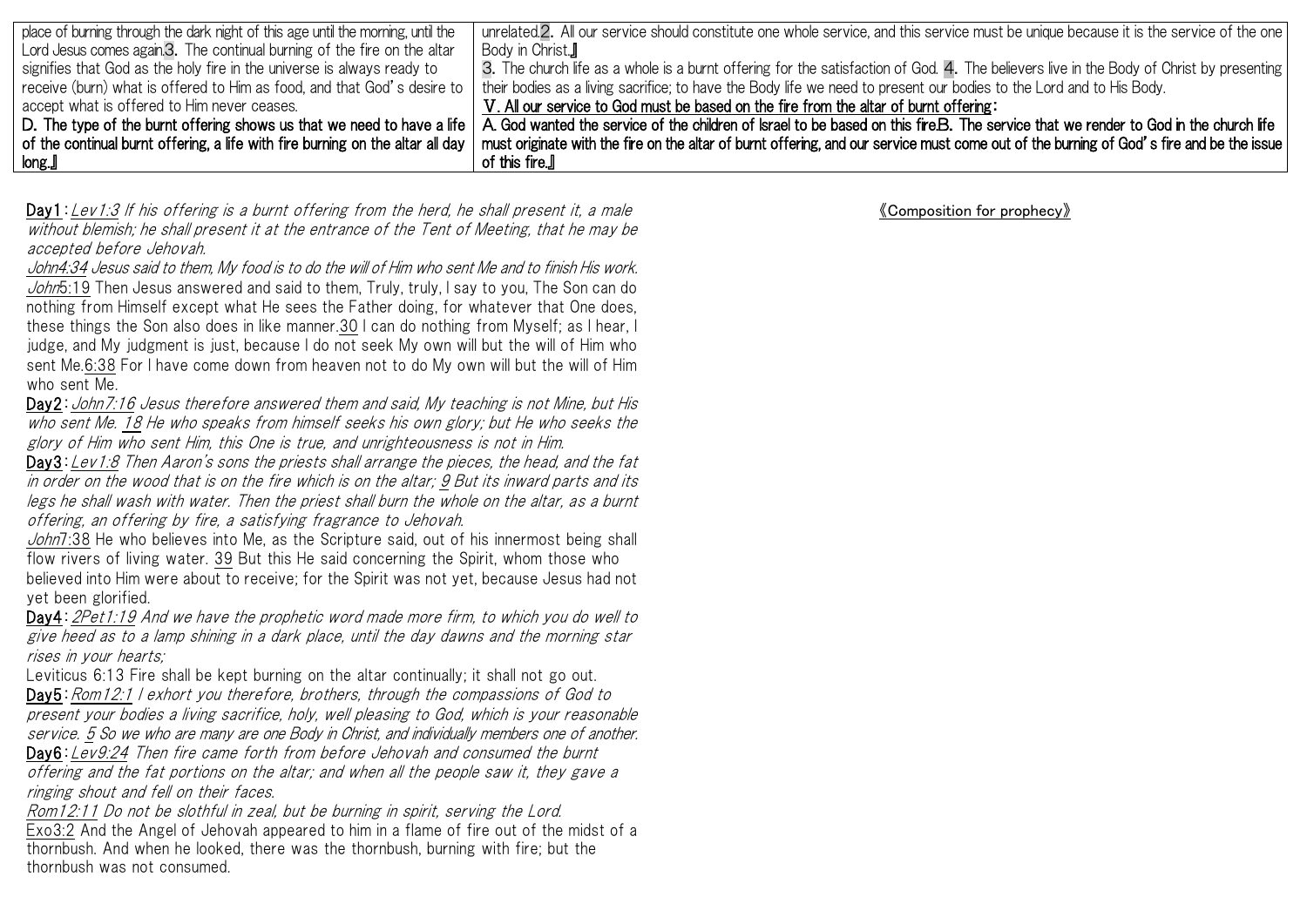## Experience $(1)$ : A man should live absolutely for God

If we have never enjoyed Christ as the burnt offering, we cannot realize how sinful we are. We heard the gospel and repented, realizing that we are sinful. But we cannot know how sinful we are until we enjoy Christ as our burnt offering. The burnt offering means that mankind, created by God for the purpose of expressing and representing Him, should be for nothing other than God and should be absolutely for God. However, we are not absolutely for God. We need to realize this and take Christ as our burnt offering. Only when we enjoy Christ as our burnt offering will we realize how sinful we are.

If we realize how sinful we are, we will know that our love as well as our hate may be sinful. Ethically, to hate others is wrong and to love others is right. We may think that in the eyes of God loving others is acceptable and hating others is not acceptable. But in the eyes of God we hate people for ourselves and also love people for ourselves, not for God. From this point of view, loving others is just as sinful as hating others. Whatever we do for ourselves and not for God—whether it is moral or immoral, good or evil, a matter of love or of hate—is sinful in the eyes of God. As long as you do a certain thing for yourself, it is sinful.

God created us that we might be for Him. He created us to be His expression and His representation. He did not create us for ourselves. But we live independently of Him. When we hate others, we are independent of God, and when we love others, we are also independent of God.

#### For Junior/Senior High School Students

You need to be raised in the fold of culture and morality in your childhood. However, during your junior and senior high school ages, you need to start learning to come gradually out of culture and going into Christ. Culture and morality work like the law for Jews. They are like a sheepfold protecting you until Christ comes. Christ's coming is the coming of light, so when Christ comes, it will be daytime, not night time. During the daytime while Christ came, a flock of sheep should go out of a sheepfold and come to the green pasture to enjoy Christ as water and pasture. From junior or senior high school, or even from the sixth grade in elementary school, you need to live God's standard little by little by following Christ, instead of living the cultural or ethical standards.

According to the cultural and ethical standards, loving the other person is always correct. However, if you see it from God's viewpoint, a certain love may truly destroy a person. For example, we see a case that Absalom, the son of David rebelled against David and tried to kill him. When the mighty men of David eventually won the battle, David kept crying for Absalom and did not recognize the services of Joab, the chief of army. In this instance, Joab said, "Today you have shamed the faces of all your servants,...In that you love those who hate you and hate those who love you...(2 Samuel 19:5-6)" Then, this became one of the causes for Joab to join to another rebellion and resulted in perishing with the opposers against David. David's natural love caused absolute chaos. This principle is the same in your school life.

It is wrong for you to love the others for your profit or for your glory, because in the first position, a man should be for God. A person who live for God will pray to discern whether his/her love comes from him/herself or come from God. In reality, chaos in human society not only comes from human fallen hatred but also from human natural love. If man can love things from God and hate things from Satan, then the most of confusions can be avoided. But because man loves those who hate him and hates those who love him, he will be fallen into the chaotic situation. As a Christian, you should live the highest standard of morality. This highest standard of morality is much higher than the cultural standard of morality. The highest standard of morality requires us to be absolutely for God.

## Experience $(2)$ : Burn continually by the fire of burnt offering from heaven

The believers live in the Body of Christ by presenting their bodies as a living sacrifice. In Romans 12:1 Paul says, "I exhort you therefore, brothers, through the compassions of God to present your bodies a living sacrifice, holy, well pleasing to God, which is your reasonable service." In order to have the Body life, we need to have our body presented both to the Lord and to the Body. We should present our body to the Lord for the Body. In His salvation the Lord has released our body from the usurping hand of the enemy, Satan. Now, in the organic union with Christ, we need to present our released body to the Lord for the Body life.

Every service to God must be based on the fire from the altar of burnt offering. In the Old Testament the priests burned incense before God. The burning of incense symbolizes the service rendered to God by man. The fire used to burn incense must be from the fire from the altar of burnt offering. if the person did not burn incense with the fire from the altar of burnt offering, that is, if he offered strange fire, his service was not accepted by God, and he suffered the judgment of death. This example shows that our service to God must be based on the fire from the altar of burnt offering.

#### For young working saints

One Olympic gold medalist "burns" himself with a fire for the glory of his own. Another "burns" himself with a fire for those who believed him and supported him. The former is a gold medalist with poor humanity; the latter is a gold medalist with good humanity. But as a Christian, you must not "burn" yourself with either fire. The fire that burns you must be the fire from the altar of the burnt offering.

Do not burn for yourself while serving in the church, nor struggling in the working life. Just because everyone in the world is doing it that way, never think it is okay for you to do even a little bit. From the eyes of God, only the fire from God, and from heaven is the right kind of fire. Any fire apart from it, is a strange fire, and cannot be accepted by God. The burnt offering has something to do with your consecration. Spiritual fire burns your spirit when you consecrate yourself, just like the fire coming down from heaven burning the burnt offering. Furthermore, this fire is different from the natural fire, it will never go out. It is a fire that keeps on burning without using your natural things as the fuel.

Exo. 3:2 And the Angel of Jehovah appeared to him in a flame of fire out of the midst of a thornbush. And when he looked, there was the thornbush, burning with fire; but the thornbush was not consumed. FT: The fact that the fire burned in the thornbush without consuming it indicates that God Himself, not Moses, would be the "fuel" for the burning.

In order for you to succeed in your business life, you have to be burning. But you have to burn with fire from heaven, not by natural fire. For this, you should do the following.

- 1. Renew your consecration by the burning fire of Holy Spirit every morning in the Holy Word: In the Words of the Bible, there is not only the nurturing of life and the cleansing of the water of life, but also the fire of the Holy Spirit. When you exercise your spirit and scrape against the Word, the flame flares up and the Holy Spirit burns in your spirit. And you should consecrate yourself to the Lord anew every morning.
- 2. Burn in spirit, serve the Lord (Rom. 12: 11): Working in the company is part of serving the Lord. You should consecrate your business life to the Lord. And work diligently and hard for God, and for the testimony of God. Then you'll be burned by the fire of the Holy Spirit and works for the glory of God, God will surely supply your material needs abundantly, and the spiritual strong testimony shall be brought out.